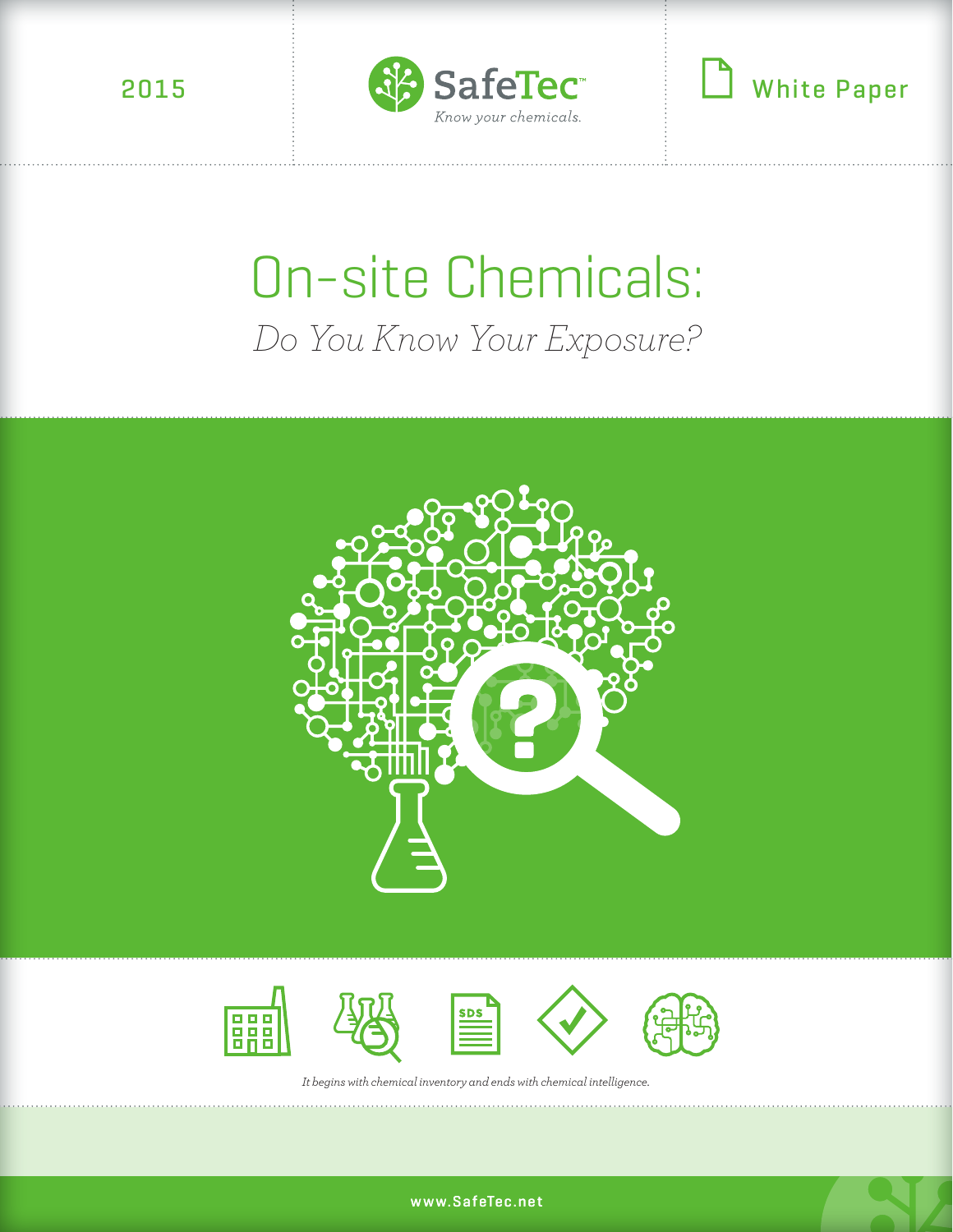

## On-site Chemicals: Do You Know Your Exposure?

### *It begins with chemical inventory and ends with chemical intelligence.*

With more than three million facilities employing over 43 million workers exposed to chemicals daily, it's surprising how little most employers know about the chemicals they have on-premise. This paper explores the necessity, the benefits, and the process required to conduct a chemical audit at your facility to maintain OSHA compliance and keep employees safe.

Way back in 1976, a Congressional committee reviewing "Chemical Dangers in the Workplace" reported that the threat posed by toxic substances to the health of workers caused an estimated 390,000 illnesses every year. Today, more than 400 million tons of chemicals are produced yearly—with 650,000 hazardous chemical products used in the United States alone. According to the U.S. Department of Labor Occupational Safety and Health Administration (OSHA), illnesses from exposure to chemicals kill nearly 50,000 people every single year.





White Paper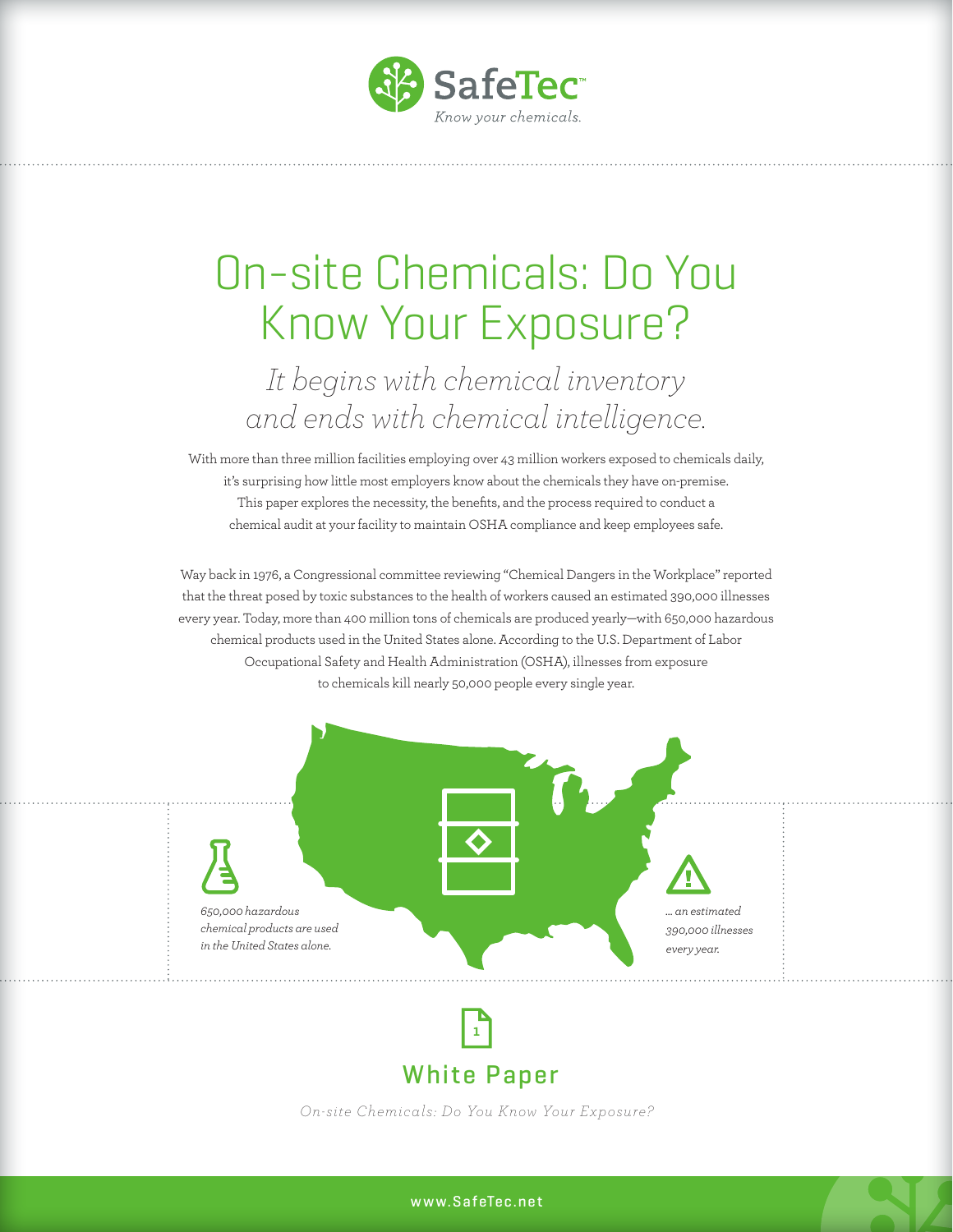

**Although OSHA's Hazard Communication Standard (HCS) states that employees have both a need and a right to know the identities and hazards of the chemicals they are exposed to when working, on average ONLY 40% of chemicals match the Material Safety Data Sheet (MSDS) records on site. Experts have also found that due to long shelf lives and poor inventory management, more than 40% of chemicals in laboratories are obsolete or expired.** 

…ONLY 40% of chemicals match (M)SDS records on site.

### *Additional Regulation:*

As of 2012, the OSHA Hazard Communication Standard (HCS) has been aligned with the United Nations' Globally Harmonized System (GHS)—a worldwide system for standardizing chemical classification and labeling.

By June 1, 2016, all U.S. employers using chemicals must be fully compliant with GHS regulations which require communicating hazard information—as well as protective measures—on GHS-compliant labels and redefined Safety Data Sheets (SDSs).

Under GHS all existing MSDSs become obsolete and are required to be reformatted into new SDSs. With that, now is the time to identify all hazardous chemicals on-site. An accurate on-site inventory is critical in setting the baseline for compliance and providing a roadmap for sourcing updated SDSs.



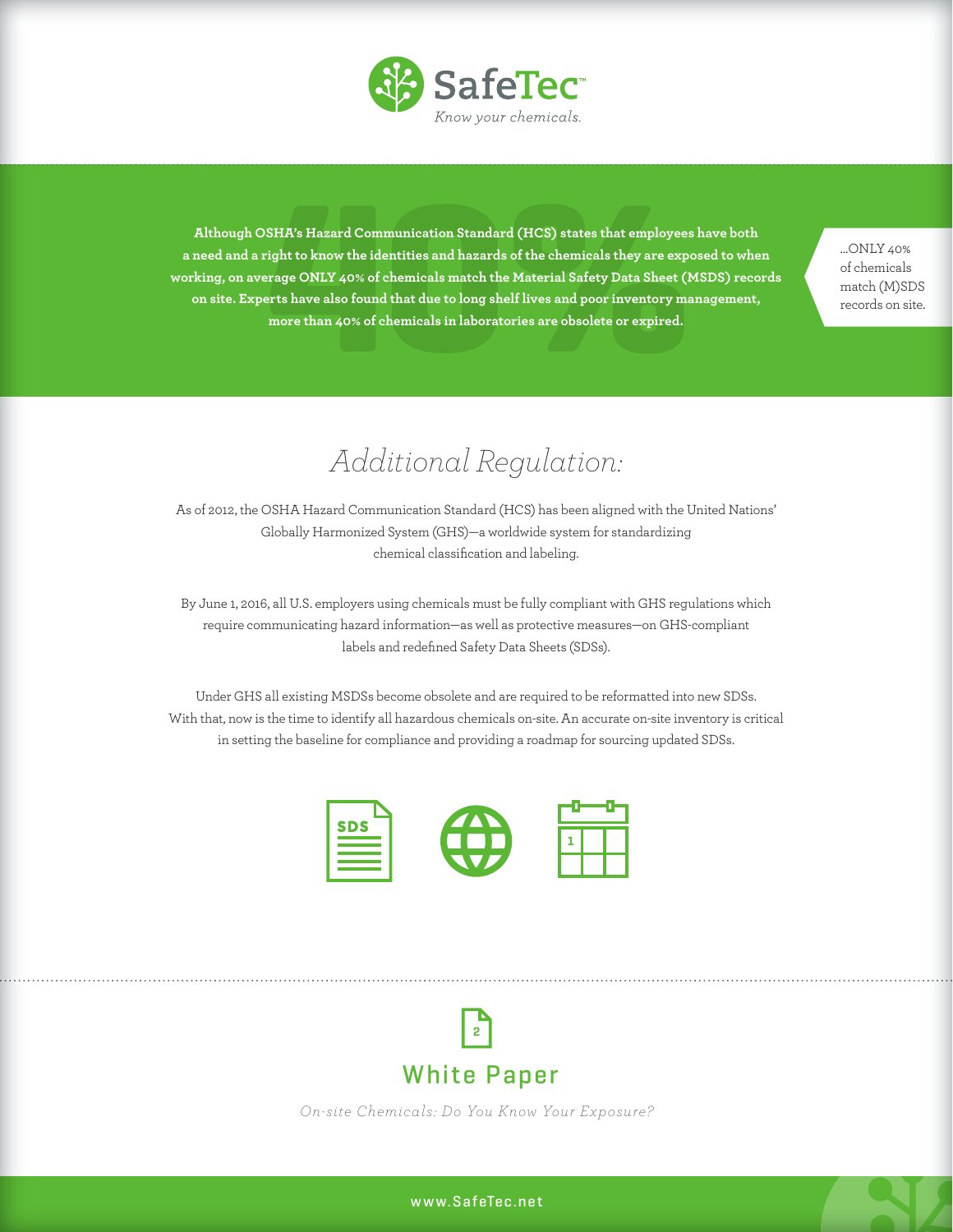

### *How Can You Comply When You Don't Know Which Chemicals Are On Premise?*





#### Challenge:

Today's workers have the right to know what chemicals they're being exposed to and what the hazards are.

For today's employers, this means they are required to provide an inventory of hazardous chemicals, HazCom & GHS training, a written HazCom plan, GHScompliant chemical labels and an SDS for each chemical on site.

Though many companies are successful at putting a HazCom compliance program in place, they fall short in maintaining up-to-date compliance due to the lack of inventory controls. Neglecting to track purchasing data to maintain an accurate chemical inventory simply makes achieving 100% compliance impossible, thereby potentially exposing employees to dangerous situations.

#### Solution:

An on-site chemical audit is the first and most important step for any business to get a true understanding of all its existing chemicals.

By conducting a comprehensive chemical inventory, you'll discover which chemicals are on site so you can accurately determine which need new SDS documentation and which documentation should be archived for safe keeping. No wasting time maintaining documents for chemicals you no longer have, and no cluttering up your active (M)SDS collections with unnecessary documents.



#### Benefits:

With accurate chemical inventories you can comfortably meet regulatory compliance, reduce your liability by actively archiving chemicals not in use, and identify hazardous workstations, enabling you to provide targeted trainings to specific employees working in those areas.

You'll now have the data required to develop an integrated chemical tracking system; allowing you to marry an SDS to each chemical, create GHS-compliant labels and populate accurate hazardous chemical lists.

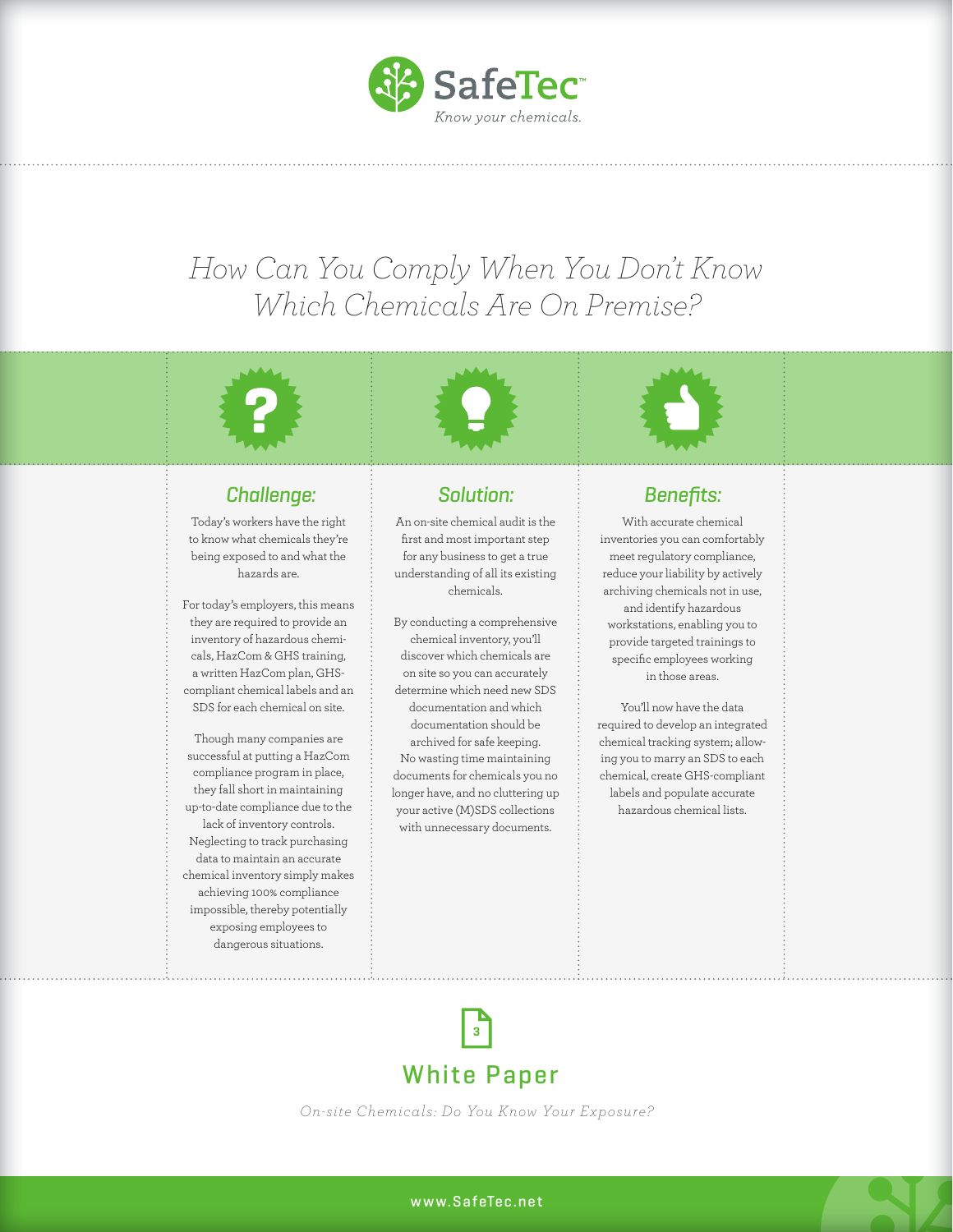

## Conducting An Effective Chemical Inventory.



Once you decide to conduct a chemical inventory, you'll want to determine who's the best fit for the job. You can do it yourself or hire someone to do it for you. Just be sure to employ a dedicated team.

Regardless of who you select, there are a few key process components you'll want to utilize to achieve all the benefits of your inventory effort.

- **•** Get a database in place (using either spreadsheets or SDS management software) to capture and maintain your findings
- **•** Collect, scan and store all SDSs electronically, either in your SDS management software system or in an electronic folder
- **•** If without a software system, manually or programmatically input each SDS file name in your spreadsheet
- **•** Tackle the inventory in a logical pattern; complete one room at a time and work from top-to bottom, left-to-right.
- **•** Include fields in your database to capture information necessary to track down any missing SDSs, consisting of: — Product number
	- Manufacturer name
	- Manufacturer phone number
	- Manufacturer's website URL
- **•** Include fields in your database to capture qualitative location data on each chemical, consisting of:
	- Building location
	- Room location
	- Cabinet and/or shelf locations
- **•** Include fields in your database to capture quantitative data on each chemical, consisting of:
	- Container type
	- Unit of measure
	- On-hand inventory count
	- User supplied data such as classifications, part numbers, etc.

**Many companies make the mistake of not capturing the detailed quantitative AND qualitative data sets mentioned above that provide the necessary information to proactively conduct reporting requiring aggregate chemical information, such as Tier II reports.** 



*On-site Chemical s: Do You Know Your Ex posure?*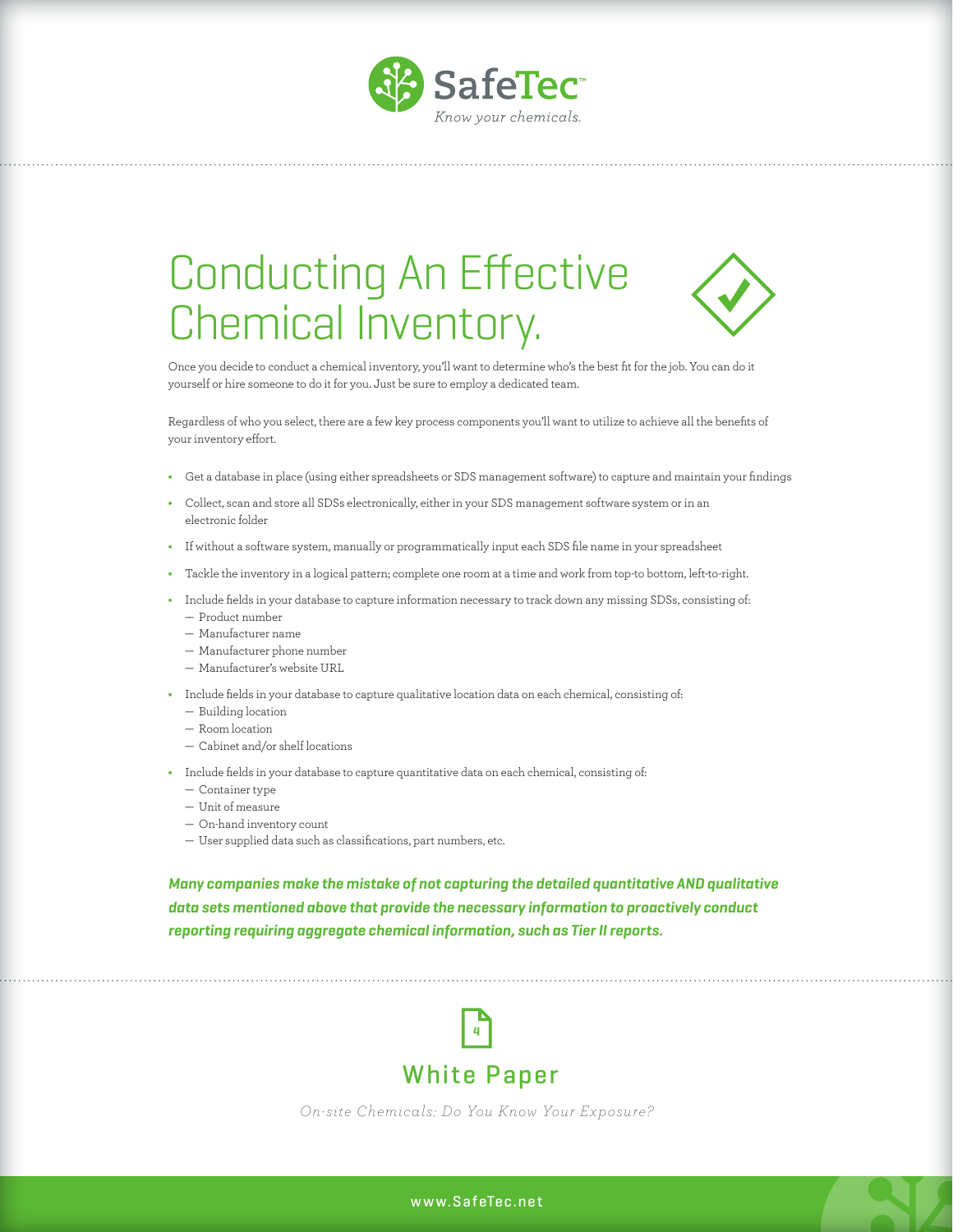

### What Can You Do With An Accurate Chemical Inventory?

### *A Current And Accurate Chemical Inventory Enables You To Be Prepared To Confidently:*

- **1.** Curate an accurate library of up-to-date SDS data.
- **2.** Ensure GHS-compliant labels are created and adhered to each chemical container.
- **3.** Know the exact location and quantity of all your on-site chemicals.
- **4.** Implement Environmental Health & Safety best practices for chemical management.
- **5.** Know on-demand what to do in case of exposure to protect all employees.
- **6.** Archive any unnecessary, pre-existing MSDS data sheets while maintaining access to the records in the event they are needed as proof for protection during a lawsuit.
- **7.** Properly dispose of any unnecessary or expired chemicals.
- **8.** Identify hazards and assess their associated risks.
- **9.** Know which employees require special safety training for highly dangerous chemicals.
- **10.** Manage chemical exposure to reduce exposures and prevent illnesses.
- **11.** Proactively manage your HazCom plan (i.e. update your list of hazardous chemicals).
- **12.** Populate your EPCRA Section 311/312 Tier II reporting.



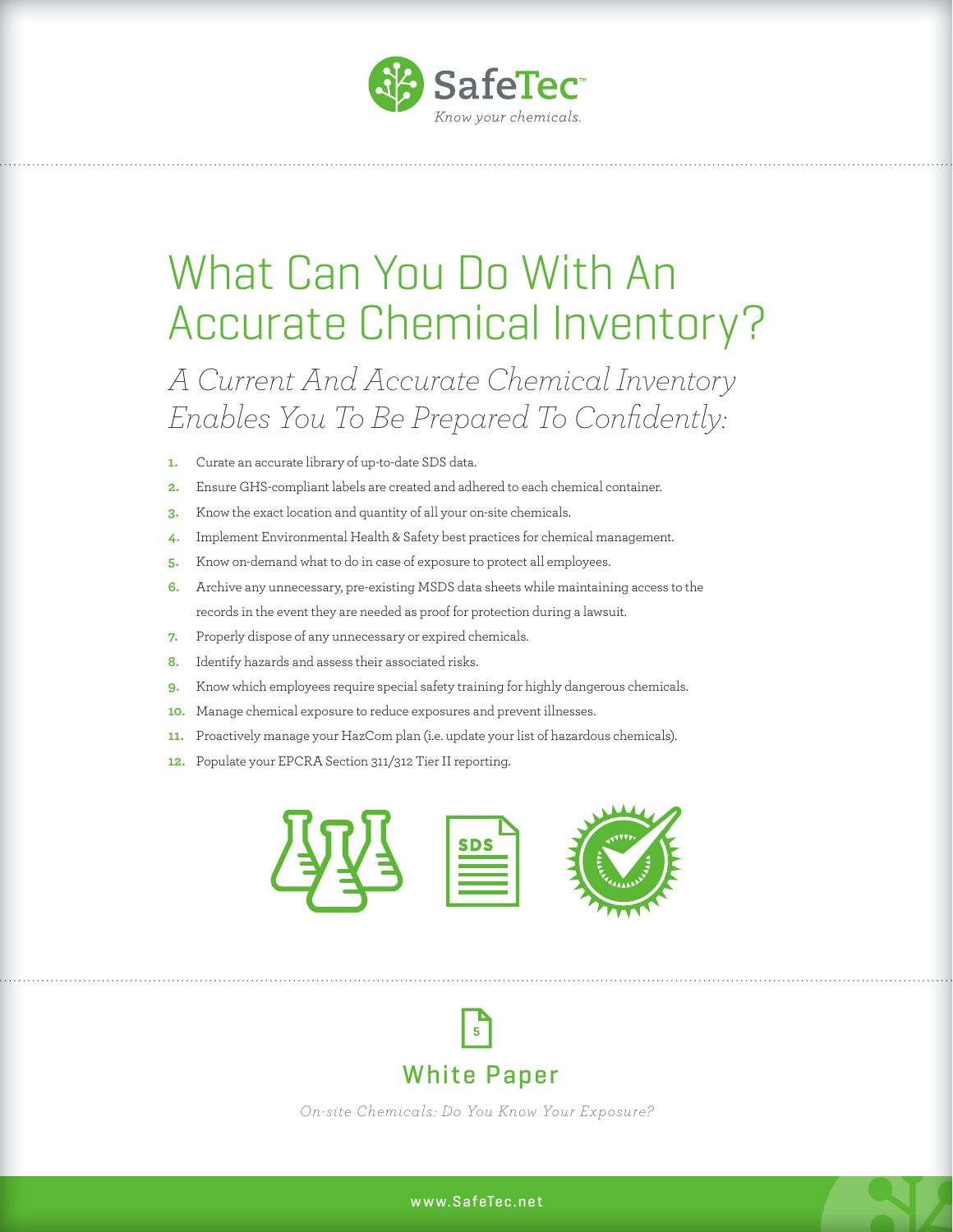

## In The Case Of Emergency: Data At Your Fingertips.

*…instant access to safety information on every chemical container at your facility.*

When you have completed your chemical inventory, you will have accurate and up-to-date records containing the names, quantities, and locations of all your company's chemicals. After you label all your chemicals, you'll have instant access to safety information on every chemical container at your facility hazard information, as well as protective measures. And after you acquire corresponding SDS data, filing your EPCRA 311/312 Tier II report, will provide first responders and environment cleanup personnel the critical information needed to safely and effectively perform their jobs.

**66** During emergency situations and after catastrophic **events or chemical spills, it is extremely important to determine quickly the location of the most dangerous chemicals on premise. Accurate data is vital.**

*Betty Hicks, SafeTec Director of Operations and Authoring Services* 



It's equally important to maintain an accurate ongoing record—because people use, move, buy, receive, transport, and dispose of chemicals daily. Therefore, implementing an approval process for incoming chemicals is crucial to preserving dominion over your data.



*On-site Chemical s: Do You Know Your Ex posure?*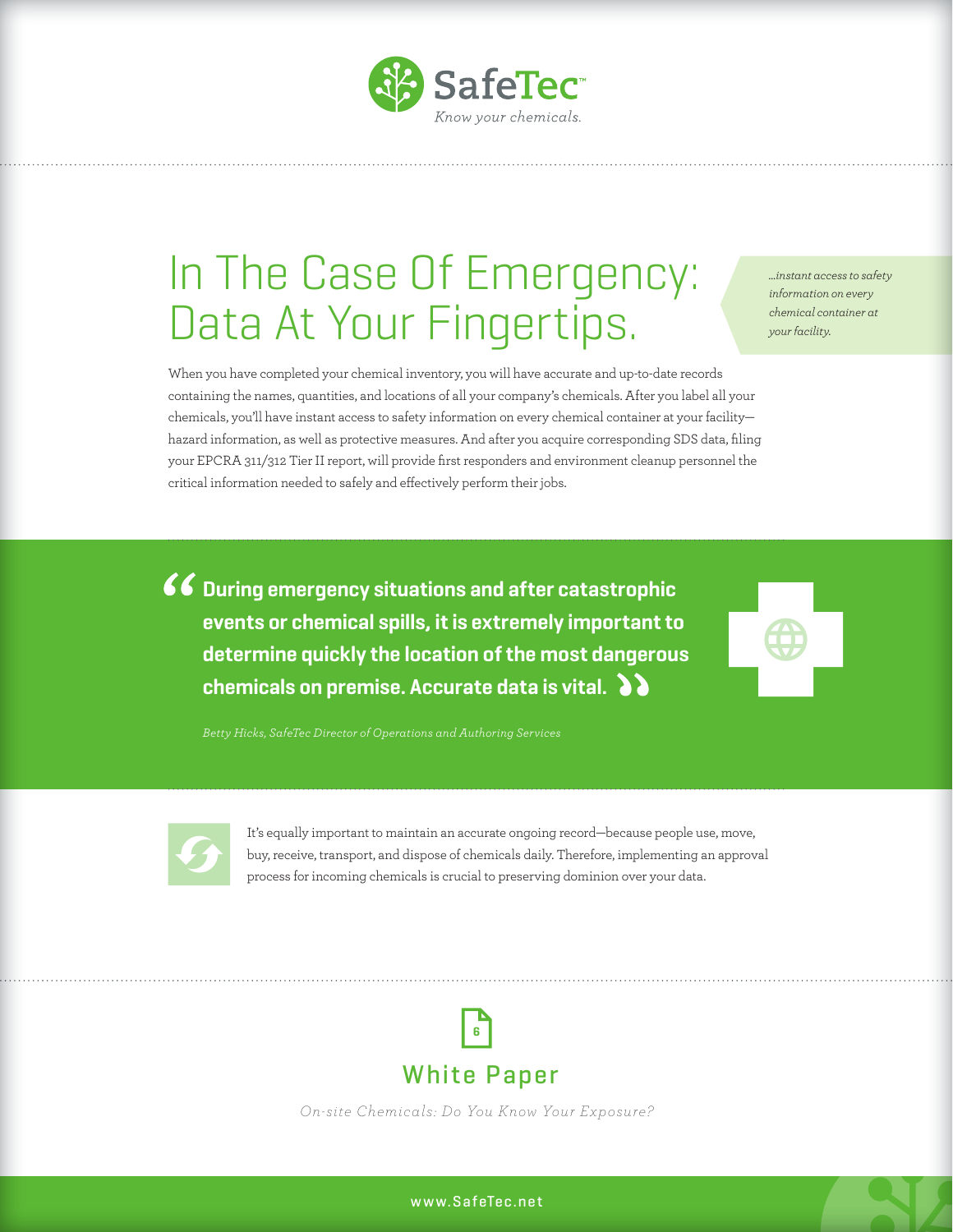

## Considerations For Hiring An Expert.

Conducting and maintaining accurate inventories requires significant time and internal processes. When dedicated resources are not readily available, the result is poor compliance, potential health hazards, and often inaccurate reporting.

The primary reason that regulatory compliance is lacking in most businesses is that quantitative inventory data is rarely tied to other chemical data, like data sheets, purchase history, and employee exposure.

Many companies fall short in maintaining compliance even after an inventory takes place due to the lack of proper inventory controls, which is why conducting regular inventories to get back on track can be critical as well.

For companies that don't have dedicated inventory personnel available, it's often a better option to hire an experienced team to conduct the initial and subsequent annual on-site chemical inventories.

### *Recommended Outsourced Inventory Team Requirements:*

- **1.** Technicians have security clearance and have passed background checks
- **2.** They are experienced having completed chemical inventories across industries, in multiple facility types
- **3.** Techs utilizes equipment to automatically correlate chemicals to existing SDS data on the fly
- **4.** They do NOT use spreadsheets



*On-site Chemical s: Do You Know Your Ex posure?*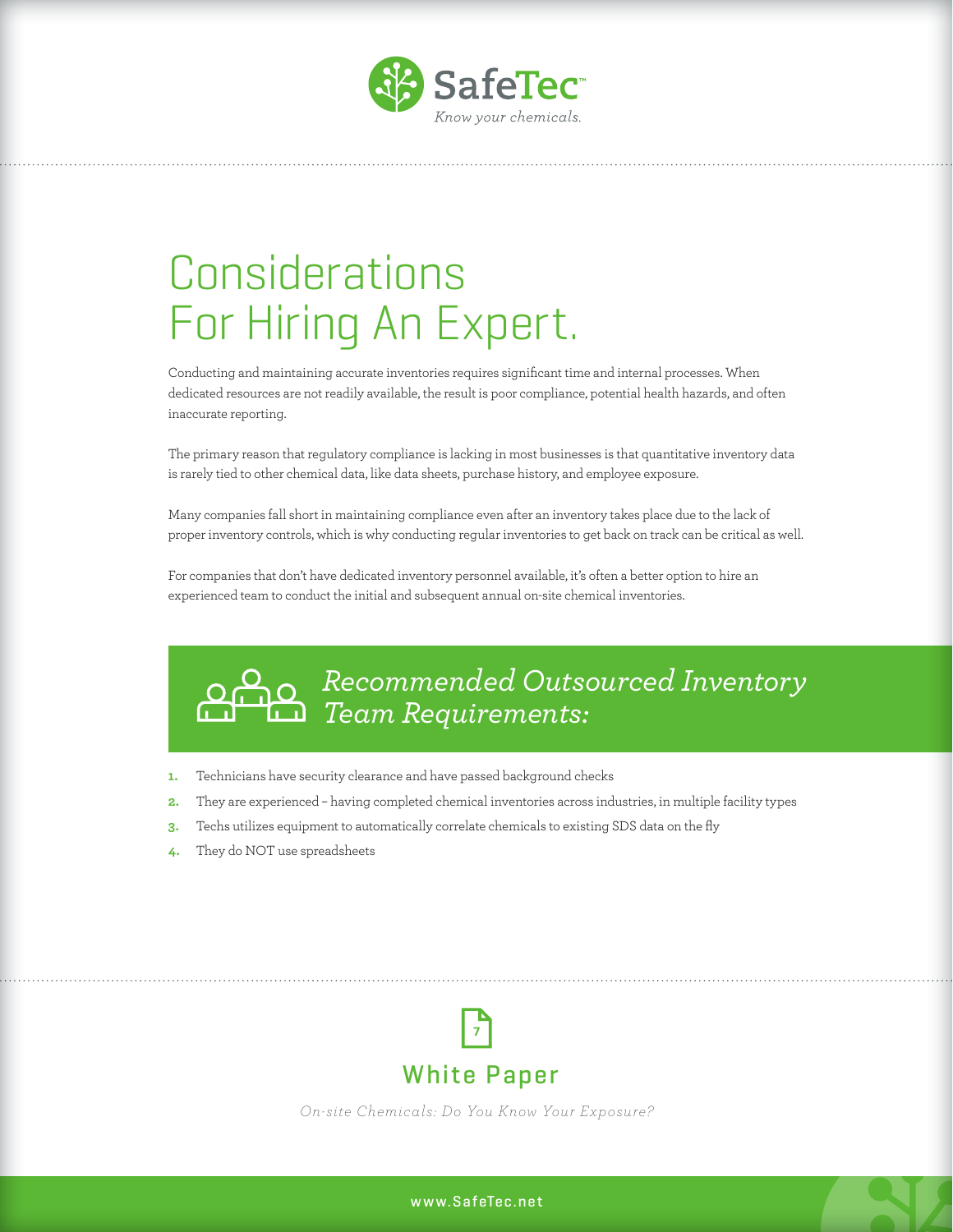

## Why Is Digital Data Better? *More Effective Chemical Management*

Your EHS team is not the only group of people within your organization who are going to want access to your chemical inventory data. Having up-to-date digital data about the quantities and locations of the chemicals in your organization make it easier for you to SHARE information across the organization, with external regulatory agencies, and with emergency personnel.

Using a cloud-based SDS management system provides instant access to this data, drastically reducing liabilities and increasing data that's easily dissectable for reporting and analysis. Cost savings and operational efficiencies also multiply when you can easily feed digital inventory data into other systems such as: Purchase & Procurement, Human Resource Management, Emergency Medical and Waste Management systems, and SAP systems that manage business operations and customer relations.

If you're interested in maximizing your chemical inventory data collection, sharing, and analysis capabilities, hiring an expert that specializes in chemical management software AND inventory services is the way to go.





*On-site Chemical s: Do You Know Your Ex posure?*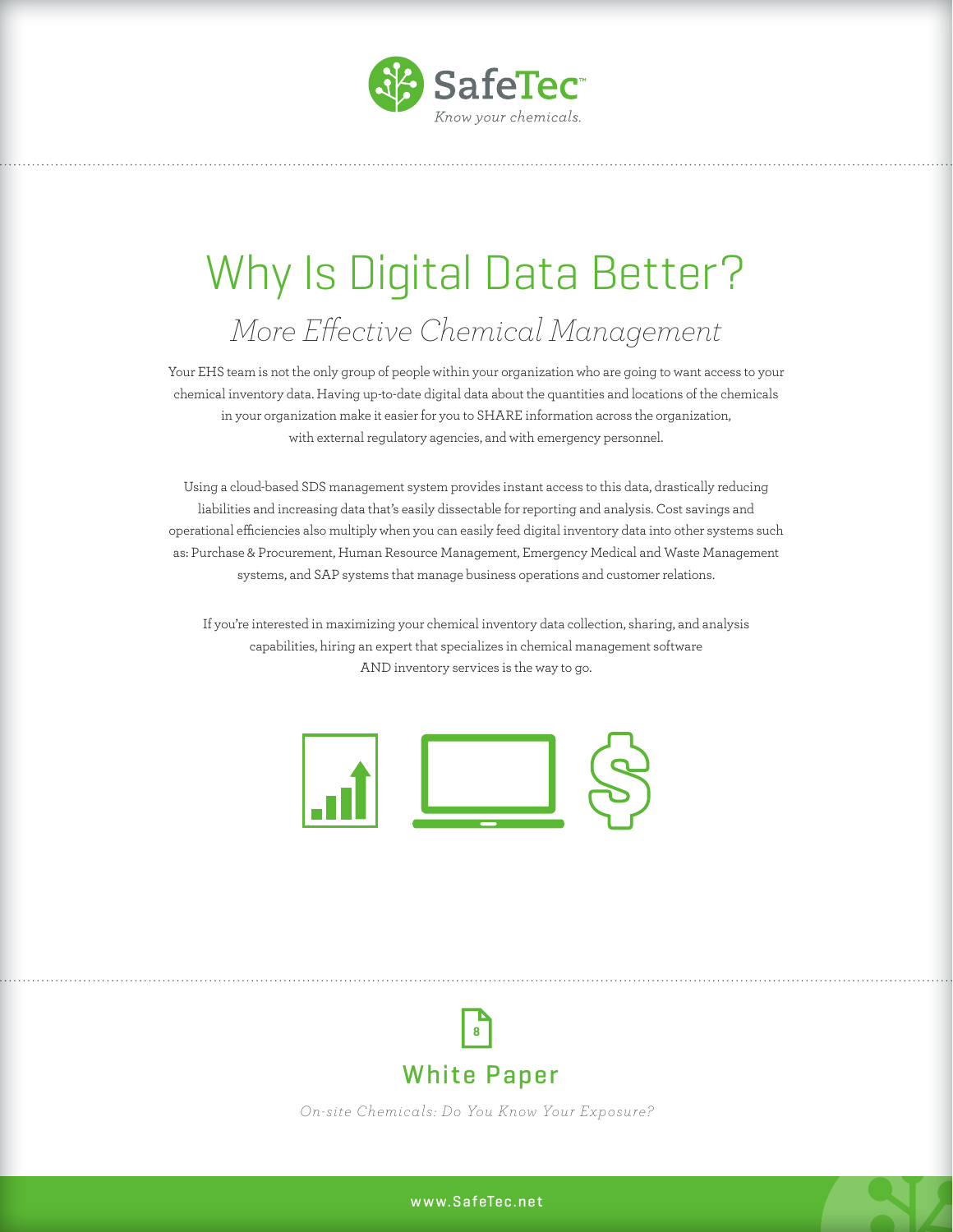

### Recommended Chemical Management System And Inventory Vendor Requirements:

*Choose An Enterprise-Level Digital Inventory And Chemical Management System That:* 

- **•** Is easy to access, use and learn to ensure user adoption.
- **•** Seamlessly integrates with other systems, such as purchasing, operations, and accounts payable through an enterprise API.
- **•** Generates reports of all on-premise hazardous chemicals sorted by name, location, CAS number, formula, etc.
- **•** Includes a powerful search engine so chemicals can be documented and located by very specific physical locations, such as individual cabinet, shelf, or bin.
- **•** Enables control over incoming chemicals from point of entry through an automated chemical approval process.
- **•** Includes hand-held, mobile technology that can upload inventory data on location in near real-time into a highly organized inventory record.
- **•** Utilizes features like barcode labeling and tracking.

#### **Customers report they've seen financial savings as high as 40-50% in the first year of a CMS program implementation.**

*GreenBiz*



*On-site Chemical s: Do You Know Your Ex posure?*